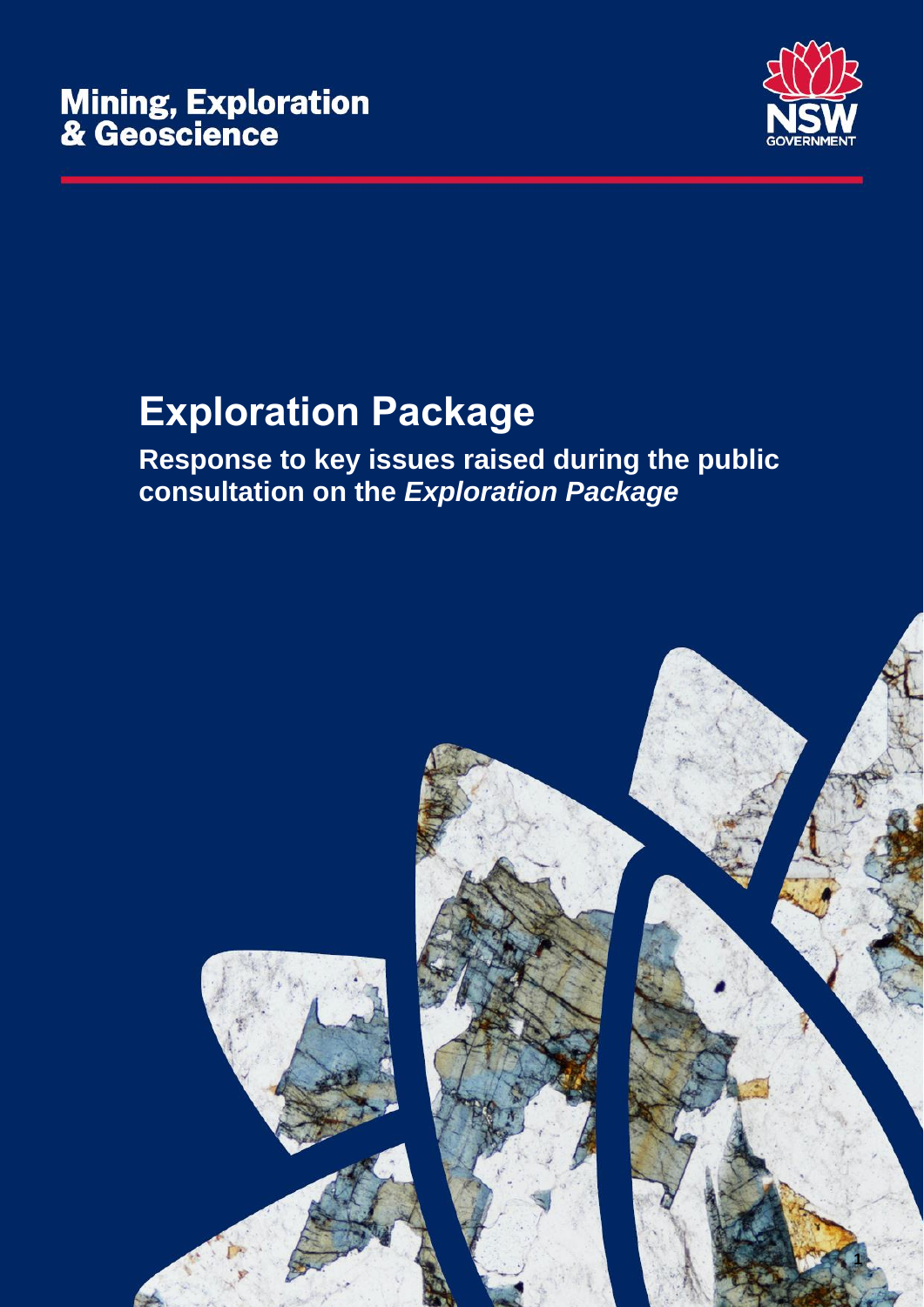Document control

Published by Mining, Exploration and Geoscience

Title: Response to key issues raised during the public consultation on the *Exploration Package*

First published: April 2022

Authorised by: Deputy Secretary, Mining, Exploration and Geoscience

#### CM9 reference: RDOC22/45499

| <b>Amendment schedule</b> |         |                  |  |
|---------------------------|---------|------------------|--|
| Date                      | Version | Amendment        |  |
| April 2022                | 1.0     | Original version |  |

© State of New South Wales through Regional NSW 2022. You may copy, distribute, display, download and otherwise freely deal with this publication for any purpose, provided that you attribute Regional NSW as the owner. However, you must obtain permission if you wish to charge others for access to the publication (other than at cost); include the publication in advertising or a product for sale; modify the publication; or republish the publication on a website. You may freely link to the publication on a departmental website.

Disclaimer: The information contained in this publication is based on knowledge and understanding at the time of writing (April 2022) and may not be accurate, current or complete. The State of New South Wales (including Regional NSW), the author and the publisher take no responsibility, and will accept no liability, for the accuracy, currency, reliability or correctness of any information included in the document (including material provided by third parties). Readers should make their own inquiries and rely on their own advice when making decisions related to material contained in this publication.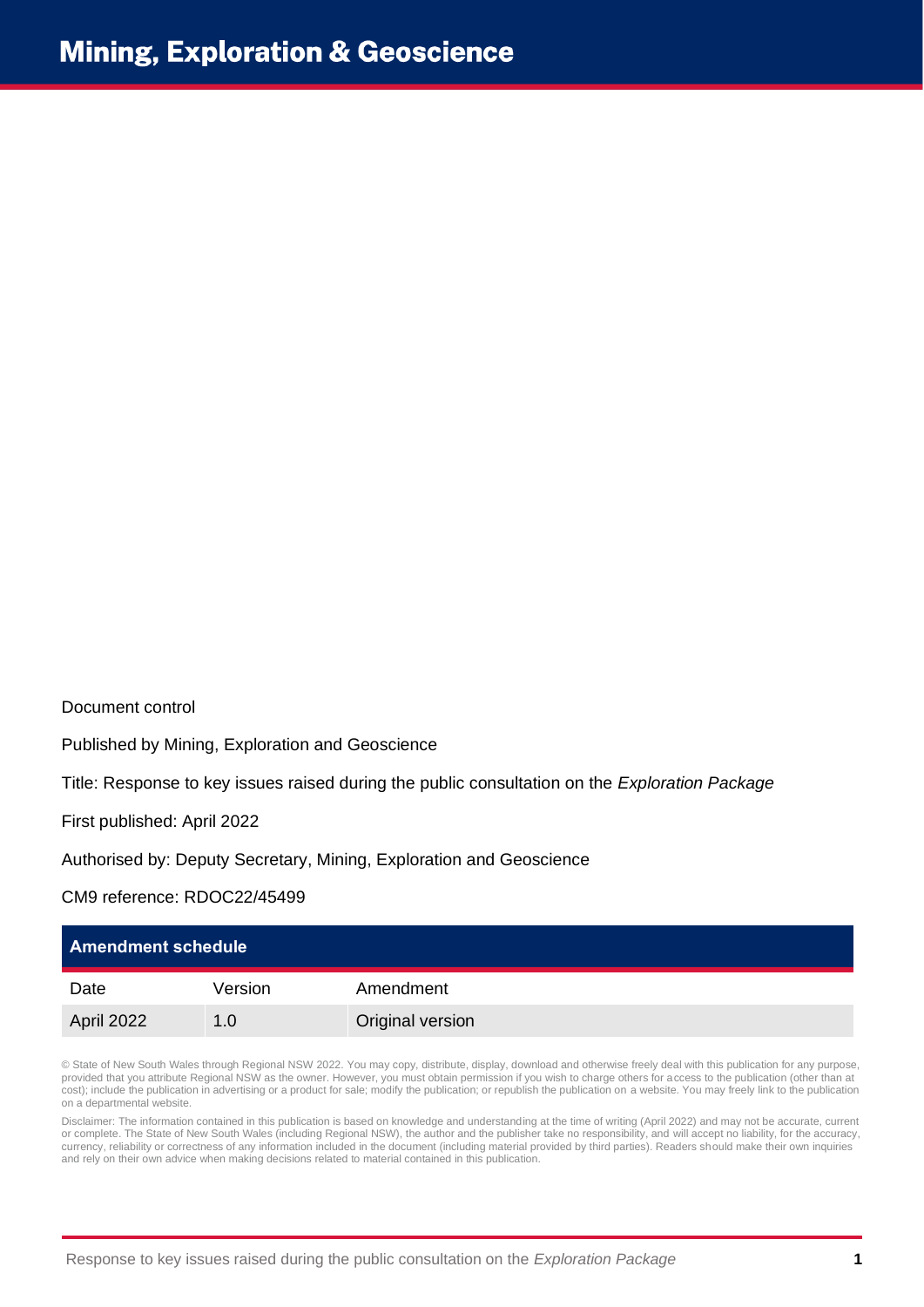# **In this document**

|                                                                                             | $\mathbf{3}$ |
|---------------------------------------------------------------------------------------------|--------------|
|                                                                                             |              |
|                                                                                             |              |
|                                                                                             |              |
|                                                                                             |              |
|                                                                                             |              |
| Extenuating factors for non-completion of the work program / matters not considered         |              |
|                                                                                             |              |
| Special circumstances for retaining ground subject to the exploration licence at renewal 10 |              |
|                                                                                             |              |
| Assessment leases policy - feedback and responses _______________________________ 12        |              |
|                                                                                             |              |
|                                                                                             |              |
|                                                                                             |              |
|                                                                                             |              |
| Assessment lease purpose and relationship with Minimum standards and the Renewals           |              |
|                                                                                             |              |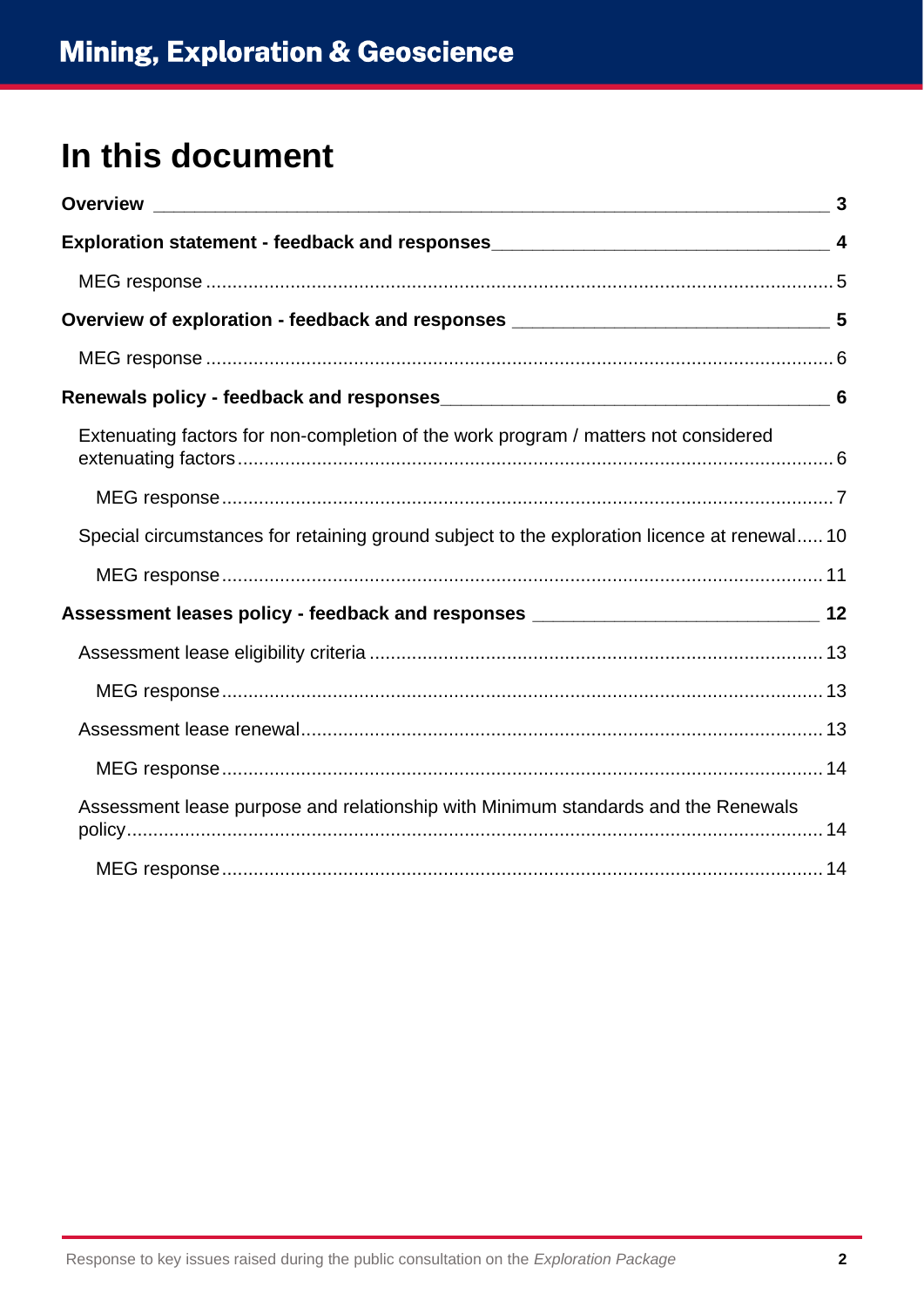# <span id="page-3-0"></span>**Overview**

The *Exploration Package* is a set of policy and operational reforms to encourage high-quality exploration in NSW and to ensure that that mineral and coal exploration is undertaken responsibly and efficiently to maximise the benefit of the state's resources. The package comprises a suite of documents designed to ensure there is clear guidance on the policies, procedures and assessment criteria used by the Department of Regional NSW in determining the granting, renewal and regulation of exploration licences and assessment leases. These documents include:

- an overarching Exploration policy statement
- an Overview of exploration in NSW
- an updated Policy on the renewal of exploration licences (Renewals policy)
- an updated Policy on the grant and renewal of assessment leases (Assessment leases policy); and
- a position paper on reforms to exploration security deposits (Exploration security deposits paper).

Together the Exploration policy statement and Overview of exploration signal the NSW Government's intent to become the preferred Australian jurisdiction for exploration and mining investment. These documents also seek to provide certainty to prospective and current explorers, the community and landholders on the Government's expectations for responsible exploration activity and how it is encouraged and facilitated.

The Renewals policy sets out the factors that the relevant decision-maker will take into account when deciding whether to renew an exploration licence, and the extent of ground that can be retained at renewal under the proposed new section 114 of the *Mining Act 1992*, due to commence later in 2022. Similarly, the Assessment leases policy sets out the eligibility criteria for exploration licence holders to be granted an assessment lease, and the factors that the relevant decision-maker will take into account when deciding whether to renew an assessment lease.

The Exploration security deposits paper sets out the Department's position that exploration is generally a low-impact, low-risk and short-term activity. In addition, the paper sets out a number of proposed reforms designed to remove unnecessary administrative and regulatory burden on both government and industry, while still maintaining an appropriate level of assurance and securities commensurate with this risk.

Mining, Exploration and Geoscience (MEG) released draft documents comprising the Exploration package for public consultation in September 2021. The consultation period ended in October 2021. MEG received a total of seven formal written submissions from a cross section of stakeholders, including industry peak bodies, individual explorers and landholders. MEG also received additional feedback on specialised aspects of the Renewals policy and Assessment leases policy as part of its consultation on proposed amendments to the Mining Act. MEG received very little feedback on the Exploration security deposits paper and as such, this document covers feedback on the other four documents.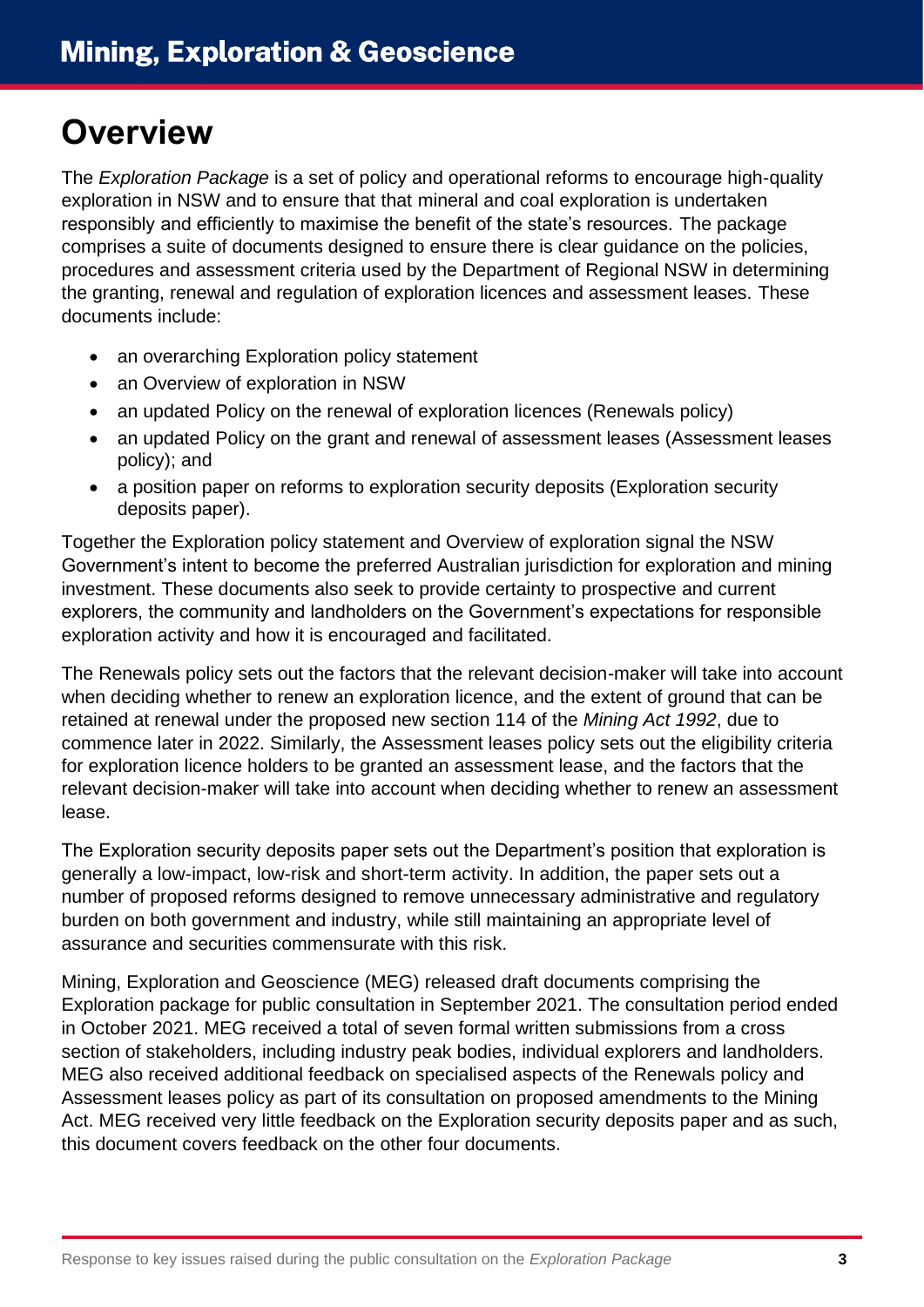MEG closely considered the feedback contained in the written submissions, some of which influenced the final versions of the Exploration package documents. This document summarises the key issues raised in the submissions, MEG's position on each issue and how particular issues were addressed in the final package. This document is intended to 'close the loop' with stakeholders by:

- providing a general overview of the feedback received on the draft documents comprising the Exploration package; and
- clearly explaining how MEG considered the feedback and the rationale for including or excluding applicable suggestions in the final versions of the documents.

This document follows the structure of the Exploration package, dividing commentary between each of the components. Stakeholders also made several general comments about the Exploration package. The essence of these comments is also captured below.

# <span id="page-4-0"></span>**Exploration statement - feedback and responses**

Most of the feedback on the Exploration statement was brief and general in nature. Industry stakeholders were broadly supportive of the concept of an over-arching policy statement on exploration in NSW. Industry feedback focussed primarily on the structure of the document and to a lesser extent, suggested minor amendments and additions to more clearly articulate the current and future initiatives the NSW Government is undertaking to promote a highperforming, sustainable exploration sector. Other stakeholders were critical of the document's disproportionate focus on the exploration sector over its key stakeholders such as landholders. Their feedback reflected this.

Industry stakeholders:

- suggested that the document could be better tailored to its audience (current and prospective explorers) through structural edits that elevate some of the messages about NSW being open for business
- suggested that the statement focus exclusively on minerals, considering the recent release of the *Strategic Statement on Coal Exploration and Mining* (Future of Coal Statement) and to better align with the Government's priorities around critical and technology minerals
- suggested that additional information to be included in the document to better promote the NSW Government's activities in acquiring and making freely available quality precompetitive geoscientific data (including making greater mention of the New Frontiers Cooperative Drilling Program, the Department's DiGs archive that contains open-file exploration data and reports from current and historical tenures, and the nongeoscientific features of the MinView platform that assist exploration and mine planning)
- suggested that the document could more clearly explain the link between the minerals processing and mining equipment, technology and services (METS) sectors, given the Government's strong focus on critical and technology minerals.

Some non-industry stakeholders expressed dissatisfaction in MEG's administration and regulation of exploration across the state and disagreed with the notion that the Exploration statement would provide greater certainty for landholders.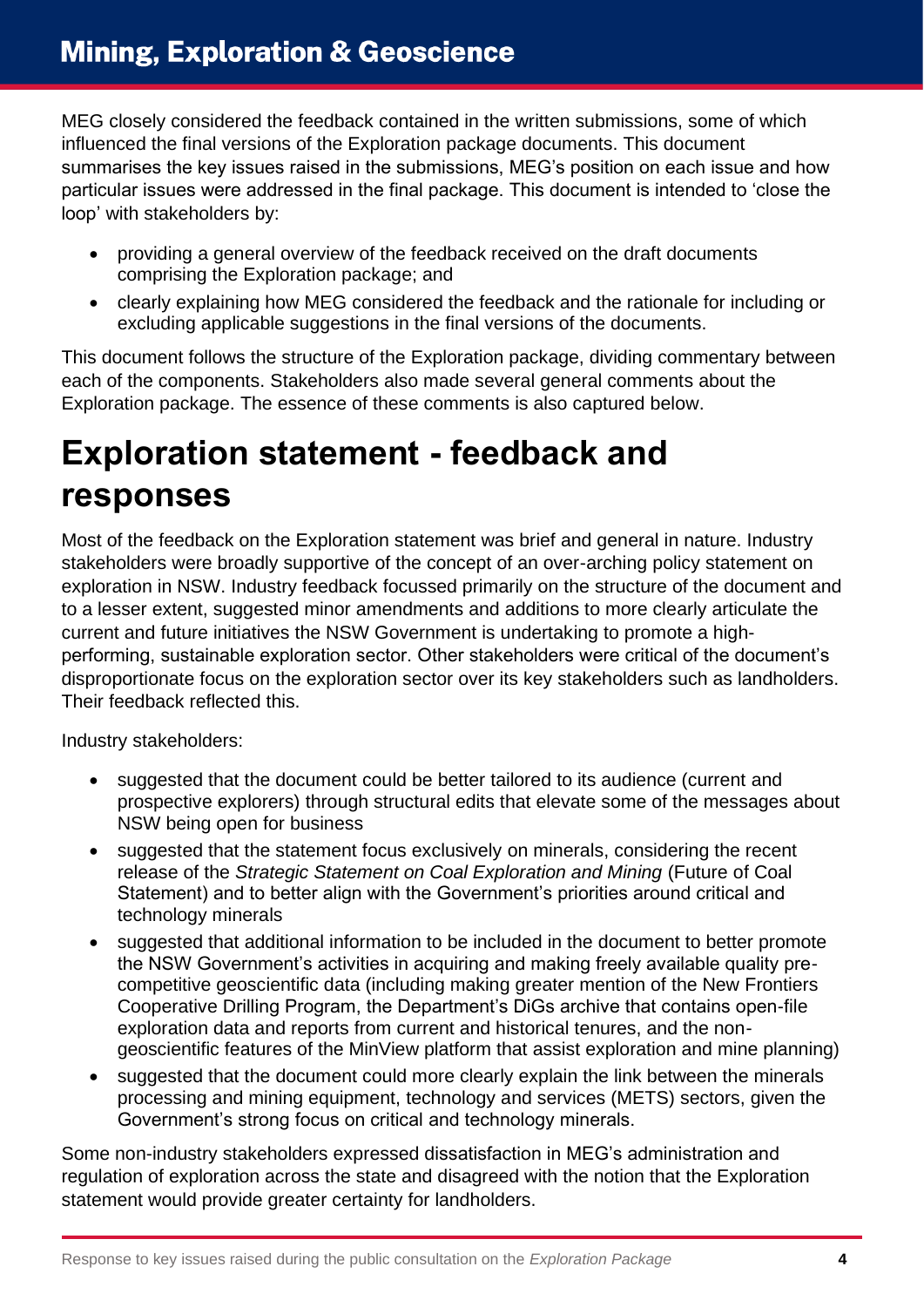## <span id="page-5-0"></span>**MEG response**

The Exploration statement is a Departmental document. The Future of Coal Statement is a whole of government policy position focussed primarily on where and under what circumstances future coal exploration and mining may occur. It does not set out the Government's approach to exploration under the Mining Act generally. In addition, the Future of Coal Statement was reviewed by and commented on by all agencies and approved by Cabinet. The Exploration Statement and the Overview document are part of suite of information intended to be read together.

MEG supports the suggestions for enhancing the information conveyed in the document and has included the initiatives mentioned above and additional wording around METS in the final version of the statement. MEG also notes the feedback regarding landholder certainty and clarity and has adjusted the relevant section of the document to communicate that while individual landholder experience may be different, it is the intention of this document to provide greater certainty and clarity for landholders. References to clarity relate to the expectations placed on exploration licence holders to drive resource development and the circumstances for which exploration licences may not be renewed. In addition, MEG's Minimum standards for work programs and technical and financial capability commenced on 1 January 2021 and will apply to all new exploration licence applications and exploration licence renewal applications submitted after this date. The Resources Regulator will act upon any allegations of noncompliance with exploration licence conditions and the relevant provisions of the Mining Act. MEG encourages landholders to report any alleged non-compliance to the Resources Regulator.

# <span id="page-5-1"></span>**Overview of exploration - feedback and responses**

Most of the feedback on the Overview of exploration was general in nature.

Industry stakeholders:

- suggested structural changes to the document that would better guide current and prospective explorers in NSW through the key administrative processes
- recommended greater use of visual aids such as flow charts and hyperlinks to other important MEG documents
- suggested that information contained in both the Exploration statement and the Overview of exploration was duplicative and should be removed from the Overview.

One individual explorer called for the Department's approach to exploration licence administration to appropriately account for geographical differences across the state and their associated social and environmental dynamics. Some non-industry stakeholders expressed dissatisfaction in MEG's administration and regulation of exploration across the state. They also noted the document's disproportionate focus on assisting explorers and promoting exploration and the lack of guidance around landholder rights. In addition, they suggested minor content edits to better convey Departmental processes.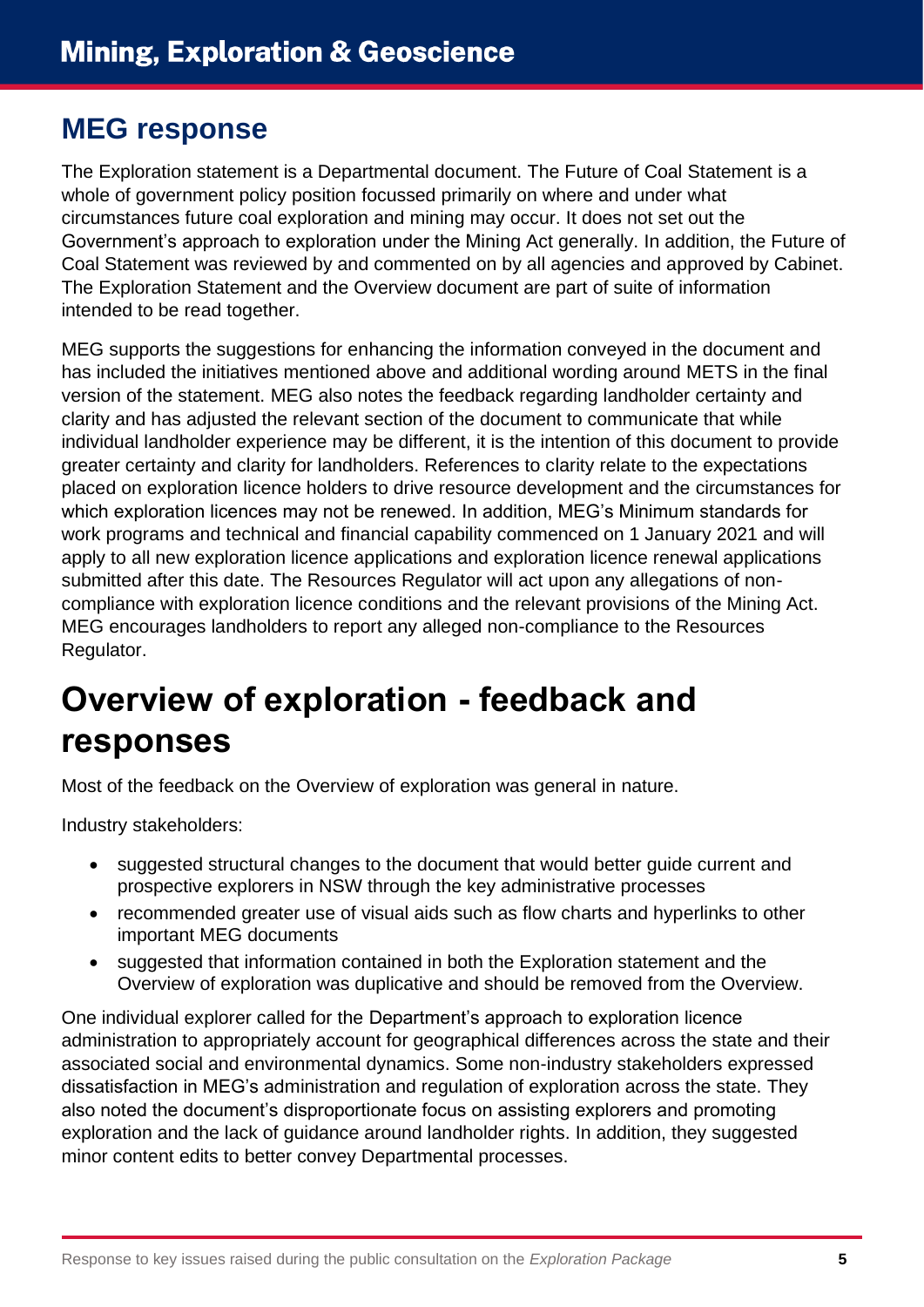## <span id="page-6-0"></span>**MEG response**

For completeness, MEG intends for some of the Exploration statement and Overview of exploration to contain information that may be considered duplicative but has condensed some of this information in the next draft. The Overview document is intended to be high-level and a dynamic, 'living' document. MEG believes that the current document design and structure is appropriate to guide prospective applicants through the exploration process. Additional content will be included as identified, and MEG will consider developing separate, detailed guidance on particular administrative processes such as applying for and renewing exploration licences, land access, and Native Title processes (once reforms to internal information are complete). MEG will also consider updating and integrating better visual aids into the document as appropriate. Notwithstanding the document's primary focus on explorers owing to the majority of the framework applying to explorers, MEG has included additional references to landholder rights in the final version. MEG has accepted most of the minor content edits suggested to better convey Departmental processes and these are reflected in the final version.

# <span id="page-6-1"></span>**Renewals policy - feedback and responses**

Unsurprisingly, the majority of industry stakeholder feedback related to the Renewals policy. MEG also received a small number of brief comments from individual explorers and nonindustry stakeholders. Industry stakeholder feedback focussed mainly on the extenuating factors for non-completion of an exploration work program, matters not considered extenuating factors, the special circumstances that an exploration licence holder can raise to retain the extent of ground subject to the licence sought at renewal, and decisions at renewal. Industry stakeholders and individual explorers also made several general comments related to the form and function of the document, as well as its relationship to other MEG policies and procedures, including MEG's exploration work program and the five-stage prospecting model. Non-industry stakeholders commented primarily on the extenuating factors for non-completion of the work program from a land access perspective.

## <span id="page-6-2"></span>**Extenuating factors for non-completion of the work program / matters not considered extenuating factors**

Industry stakeholders:

- queried why changes to exploration concepts, as listed in the existing renewals policy on the MEG website, is no longer listed as an extenuating factor
- raised concern that the draft wording for the land access extenuating factor implied that exploration licence holders must activate the Department's formal land access arbitration framework for land access to be considered a valid extenuating factor
- suggested that the policy allow exploration licence holders to provide reasonable justification as to why they may not have referred a Native Title matter to the Native Title **Tribunal**
- suggested that commercial factors be available to licence holders at all stages of exploration where an exploration work program has not been completed and not be limited to stage 4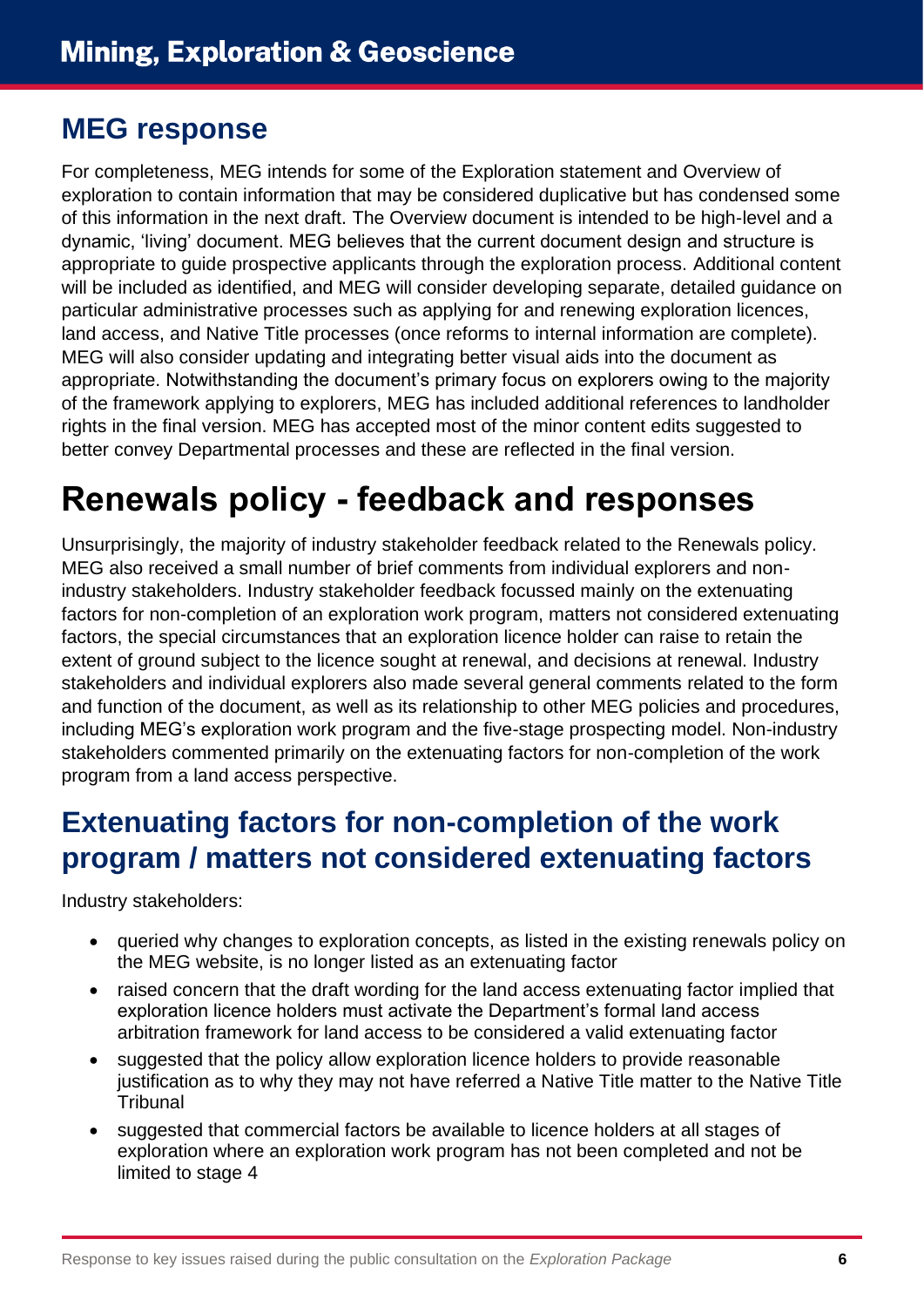- suggested that commercial factors such as an inability to raise sufficient capital be time qualified (i.e. 3 continuous years or more) for MEG not to consider as an extenuating factor for non-completion of a work program
- sought clarity on how the residual impacts of unforeseen events (commercial, financial, business, land access) would constitute a valid extenuating factor
- suggested that the Renewals policy fairly account for situations where a delay to progressing the work program is not the fault of the licence holder (for example, protracted timeframes for Departmental determination of a renewal application)
- sought clarity on:
	- o the extent to which recognition of project status could formally link exploration licences
	- $\circ$  how project status would be qualified
	- $\circ$  whether the Department would entertain exemptions to the 50km radius rule for commodities with lateral mineralisation (e.g. mineral sands).
- sought clarity on:
	- o whether an exploration licence holder could still have the licence renewed while awaiting development approval to progress a resource to mining status
	- $\circ$  how delays in the granting of renewals will be factored into decision-making.
- suggested that the residual impacts of Covid-19, such as staffing, equipment availability and border closures be captured under 'unforeseen events' extenuating factor
- noted that the five-stage prospecting model did not include rehabilitation, which is potential inconsistent with any new statutory definition of 'prospecting'.

Non-industry stakeholders disagreed with the concept of extenuating factors, especially with respect to land access issues. Non-industry stakeholders considered land access issues preventing a six-year work program from being completed indicated that the licence should not be renewed.

### <span id="page-7-0"></span>**MEG response**

#### Extenuating factors - key principles

One of the core intents of the Renewals policy is to facilitate efficient and timely discovery and development of the state's mineral and coal resources. Many of the state's major resource discoveries have been made by junior and mid-tier exploration companies. Without certainty of tenure, new major resource discoveries would be very difficult. Exploration licence holders need to be able to get onto the ground and acquire geoscientific data to make new discoveries, and where there are valid reasons for not being able to do so, MEG affords explorers some leeway. However, extenuating factors must be qualified in that the explorer must proactively communicate to MEG that they have experienced issues and are actively taking steps to remedy their situation.

#### Changing exploration concepts and delays in renewal determination

MEG no longer regards it necessary to include changing exploration concepts as an extenuating factor since the implementation of the new work program form with the Minimum standards. The exploration stages that an explorer nominates are broad in scope, designed to allow for a range of activities to be undertaken pursuant to the level of advancement in the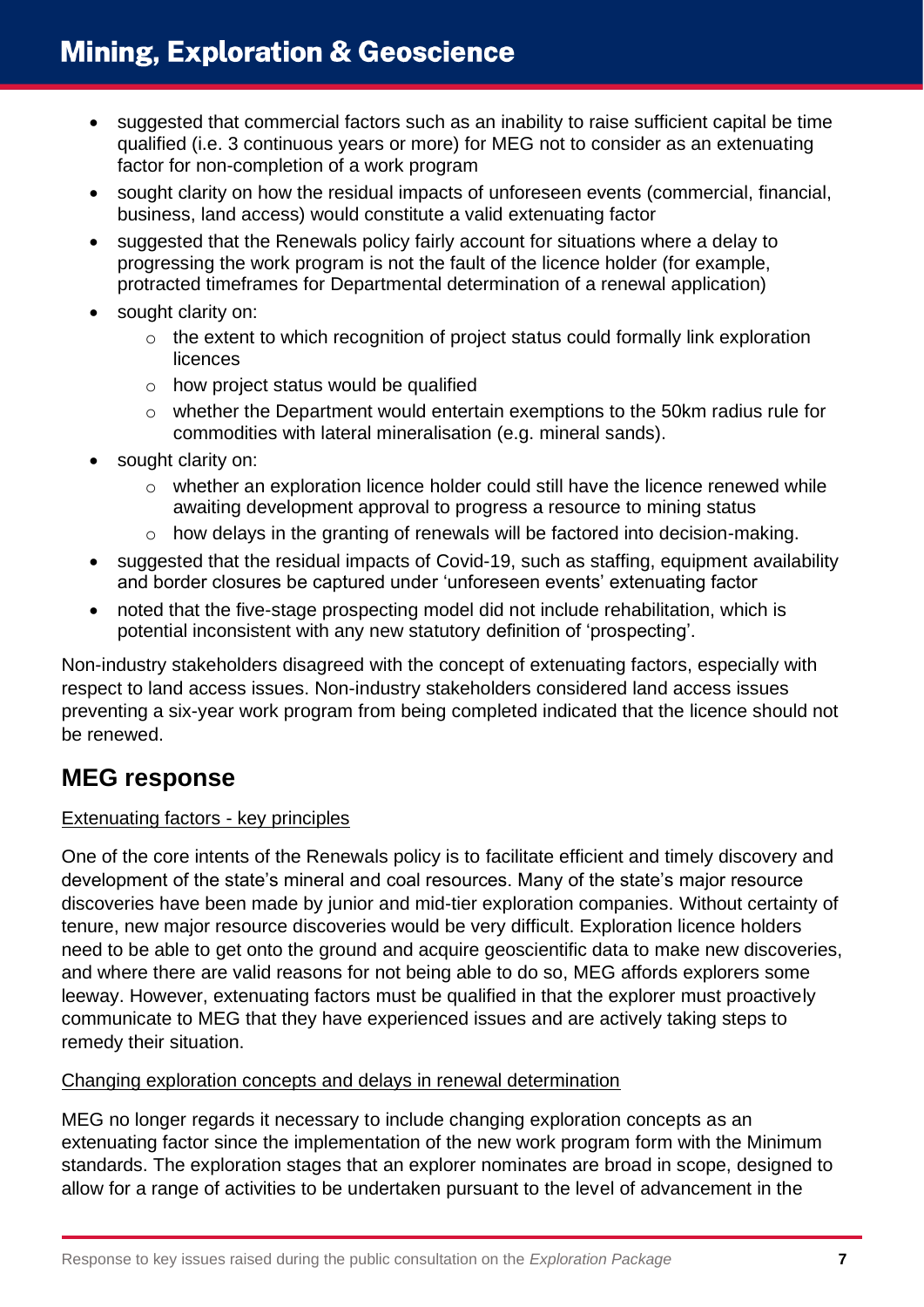exploration program. In most cases, a change in exploration concepts would no longer warrant a work program amendment unless the change resulted in the explorer operating in a different stage to which was nominated in the work program. Furthermore, when ascertaining whether an exploration licence has been worked effectively, MEG counts the work completed up until the point in the change of exploration concept (i.e. the data acquired or re-processed) detailed in annual reports against the high-level success criteria of the nominated exploration stage/s in the work program. MEG has included further guidance on this matter in the final version of the policy. MEG also acknowledges that standard processes and timeframes for renewing some exploration licences (particularly for coal) can take some time. In any event, however, under the new work program, the licence holder would be able to continue operating under an existing work program in the nominated stage/s while the renewal application is being determined (because the licence remains on foot until renewal application is determined). Should the licence holder progress to the next stage of prospecting while the renewal application is still pending, they would apply to amend their work program so that they could continue their operations.

#### Land access

MEG considers evidence of mediations being conducted by mutually agreed arbitration processes as acceptable to meet the requirement to be proactively trying to resolve the issue. This is reflected in the final version of the document. This is on the condition that the licence holder provides adequate justification as to why they have elected not to activate the framework. In any event, the concerns around the perceived requirement to have activated the Department's formal land access arbitration framework relate primarily to its current mechanics. The key principle is an exploration licence holder must demonstrate they are taking steps to formally resolve a land access issue where there is a substantial impasse. MEG is currently investigating ways to cap the costs of land access arbitration under the formal framework.

#### **Native Title**

The overarching intent of the Native Title extenuating factor is that exploration licence holders are proactively trying to remedy the Native Title issue that is preventing them from accessing part or all of the exploration licence area. MEG considers it appropriate to renew an exploration licence despite non-completion of the work program due to Native Title issues where there is clear evidence of effort being made to achieve a resolution. In this sense, MEG considers a period of 3 years for which Native Title negotiations have stalled, to be a reasonable timeframe for which a matter should be referred to the Native Title Tribunal. However, MEG is open to discussing the merits of extending this temporal threshold in the future.

#### Commercial arrangements

MEG considers that the wording of the commercial arrangements factor sufficiently broad to capture situations where broader economic factors may influence an exploration licence holder's ability to secure an offtake agreement or similar. MEG has revised the relevant section in the final version of the document to better signpost this concept. MEG has also amended the final version of the document to make commercial arrangements available to exploration licence holders operating in stages 3 to 5. This will allow for commercial factors to be a valid extenuating factor where they have prevented an exploration licence holder from testing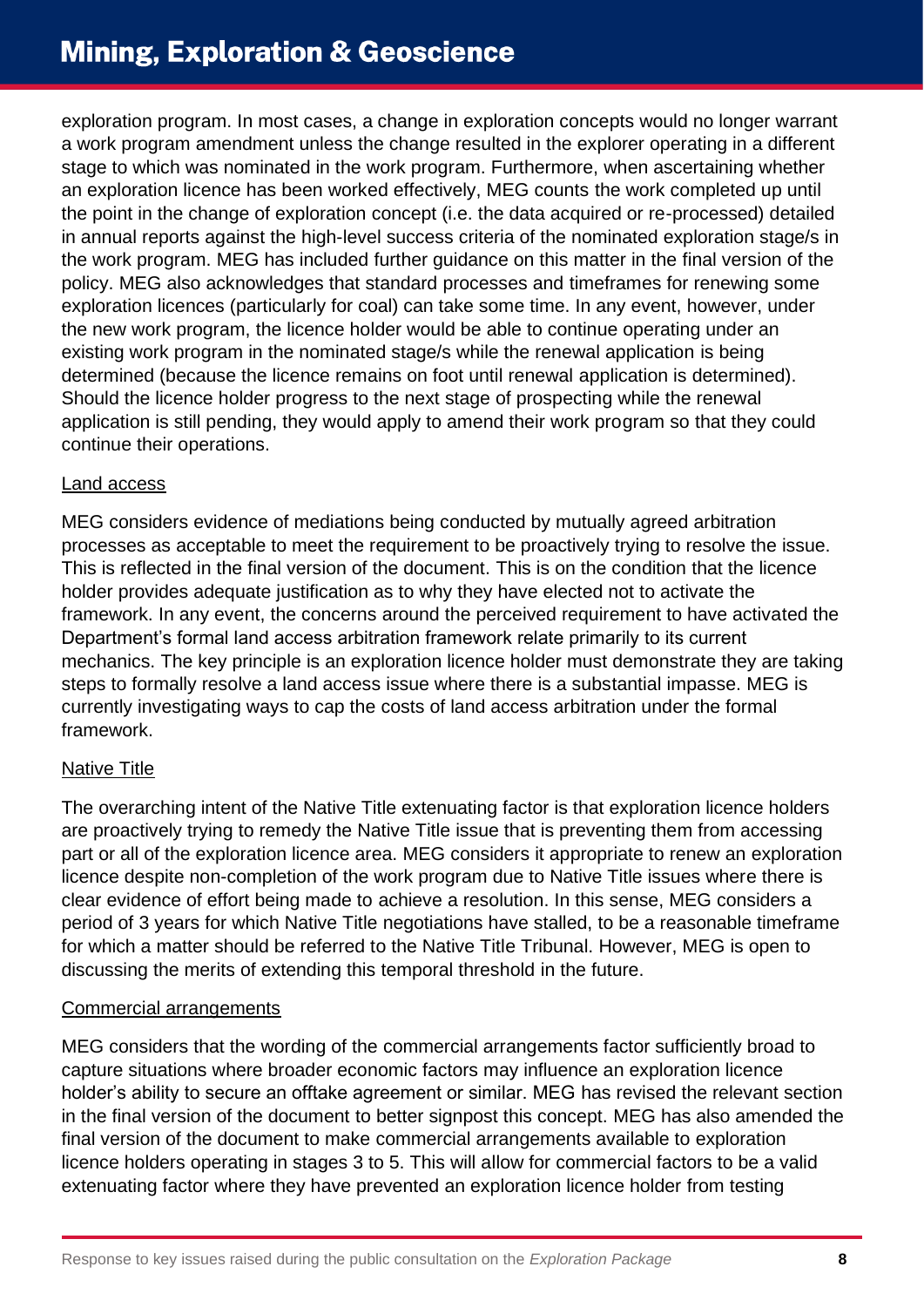prospects or defining a resource, as set out in the work program. MEG does not consider it appropriate to renew an exploration licence in the reconnaissance or target definition stages (1- 2) where after six years the licence holder failed to generate any targets for further testing, owing to commercial arrangements.

With respect to time-qualifying commercial arrangements, under the new outcomes-based work program, events that occur in individual years (such as difficulty raising sufficient capital) are less relevant. This is because exploration licence holders are no longer held to completing specified and intended exploration activities on a year-to-year basis. The exploration licence holder is now judged on the totality of work over the term of the authority (i.e. from the grant date to the expiry date) within the context of the nominated exploration stage and associated success criteria. Therefore, the length of time and the specific years within a licence term for which an exploration licence holder has been unable to raise sufficient capital is of limited relevance. It is also worth noting that as a requirement to meeting minimum standards at grant or renewal, an applicant must declare that they have the financial capability to complete their proposed work program. Exploration licence holders are thus presumed financially capable unless this can be rebutted by raising commercial factors as an extenuating factor for noncompletion of the work program.

#### Project status

The final version of the document signals that the relevant decision-maker may accept exploration licences targeting lateral mineralisation as part of project despite the project area exceeding the 50km radius. For example, this could apply to a mineral sands project. Project status is an amorphous and subjective concept. MEG has introduced the concept of project status into the prospecting work program form to facilitate resource discoveries and ascertain exploration progress for the purposes of licence retention at a project scale. Project status does not, nor is it intended to formally 'link' exploration licences for any other administrative purposes. Project status recognises that the objects of the Mining Act may be best served by renewing exploration licences that form part of a broader 'project', despite relatively less work being completed or proposed on a respective licence within the project grouping. This is because refusing renewal and thus turning over individual licences in a project scenario to another applicant may be counter-intuitive in some circumstances. That is, it would be less likely that individual licences that meet the project status criteria would progress to mining status in isolation. MEG will accept relatively less work being completed on some individual authorities where the totality of work completed on all authorities comprising the project is greater than that of each individual authority comprising the project. Project status is not intended to operate as a right to indefinite retention of idle authorities. Pursuant to the Minimum standards, MEG expects some level of exploration work to be undertaken on all licences with the nominated project. In addition, pursuant to the draft renewals policy, the relevant decisionmaker may consider the exploration rationale contained in the work programs of each licence and consider whether the licence holder that has claimed project status has a conceptual plan to work the lower priority licences over time. The final version of the document contains additional guidance on this matter.

#### **MEG is proposing to develop a policy statement on 'project status' to provide greater understanding for industry on the concept. Industry will be consulted on the development of the policy statement.**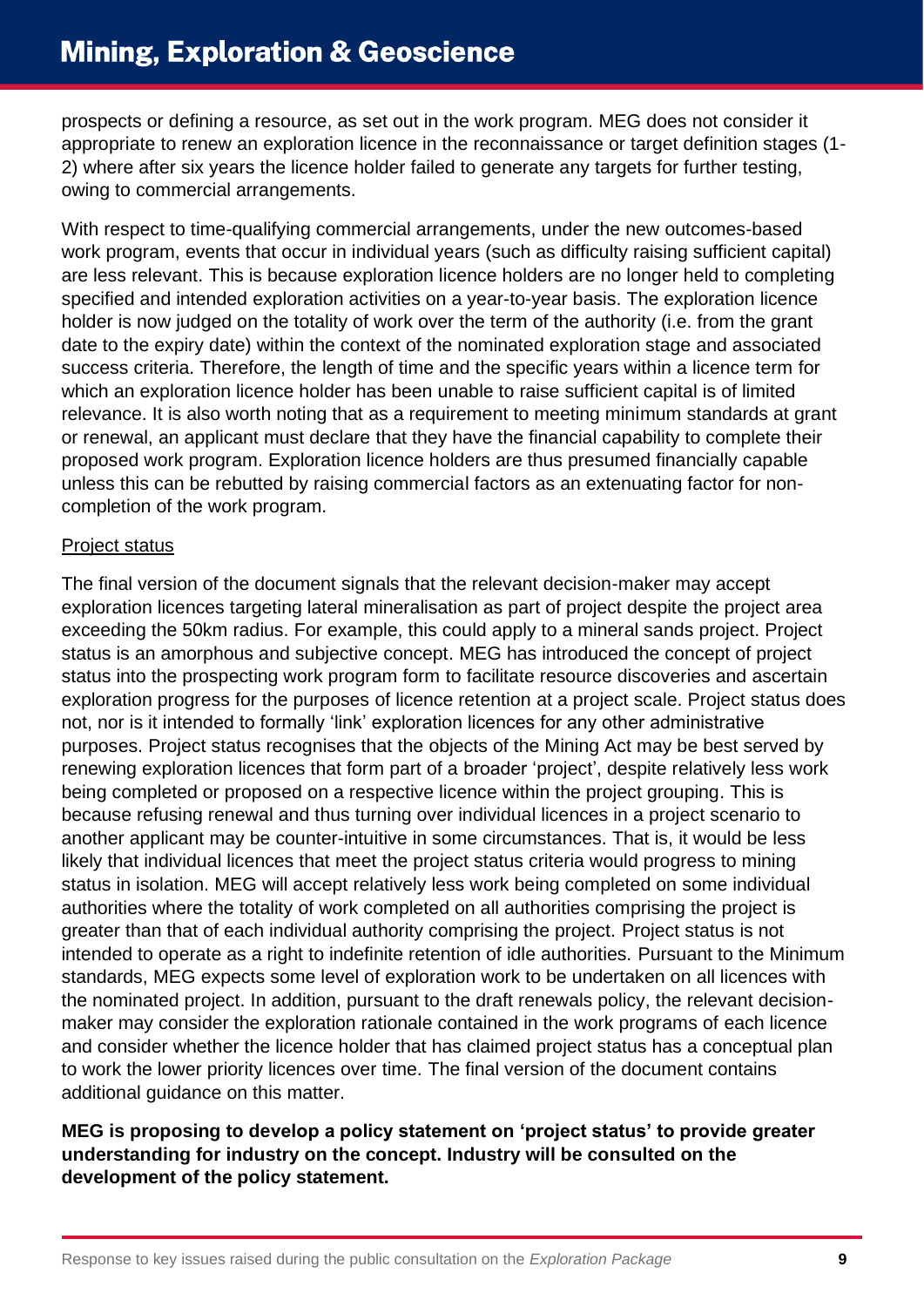#### Unforeseen events

MEG agrees that unforeseen events that satisfy the criteria set out in the Renewals policy can have legitimate flow-on impacts that can prevent the completion of a work program by limiting access to land or capital (e.g. Covid-19 border restrictions and social distancing requirements). Some unforeseen events may also have flow-on impacts that can prevent the physical completion of a work program. MEG has revised this section of the final draft to better reflect this concept and provide further guidance on how an exploration licence holder can cite the residual impacts.

#### Renewal of exploration licences as a source authority for a mining lease

MEG considers the lodging of a development application to constitute 'reasonable progress in advancing a project toward mining status', pursuant to the Minimum standards. Where a development application has been lodged, MEG will renew the exploration licence/s in question on the proviso that the proposed work program nominates stage 5 and proposes activities appropriate to this phase of resource development/definition. The overarching intent of the renewals policy is to drive and reward geoscientific data acquisition and timely resource discovery and development. In this sense, an exploration licence renewal applicant that has reached the stage of lodging a development application to progress a resource to mining status will not be at risk of exploration licence renewal refusal, provided that the initial SEARS process is complete and the applicant has commenced the environmental impact assessment (EIA) process.

#### Rehabilitation and the five stages of prospecting

The five-stage prospecting model included in the appendix of the draft Renewals policy is intended to be a non-exhaustive, indicative guide to the types of activities that are typically carried out at each key stage of mineral and coal prospecting, in an effort to reach the stated success criteria at each stage. In other words, the absence of an explicit reference to rehabilitation in the list of indicative activities in each stage is not an implication that rehabilitation does not occur. Pursuant to section 129A of the Mining Act and MEG's work program form, exploration licence applicants (including renewal applicants) already must detail their environmental management activities to be carried out over the term of the licence. This includes rehabilitation activities.

## <span id="page-10-0"></span>**Special circumstances for retaining ground subject to the exploration licence at renewal**

Industry stakeholders:

- sought clarity on whether the Renewals policy would operate in accordance with the proposed s114 under the Mining and Petroleum Acts Amendment Bill or the current s114A of the Mining Act
- queried whether explorers who have identified particular horizons or structures as prospective but have yet to fully test the prospectivity can retain the required ground subject to the initial licence at renewal to test these horizons
- queried whether exploration licence holders may retain ground subject to the initial licence at renewal where the prioritisation of certain targets has left others untested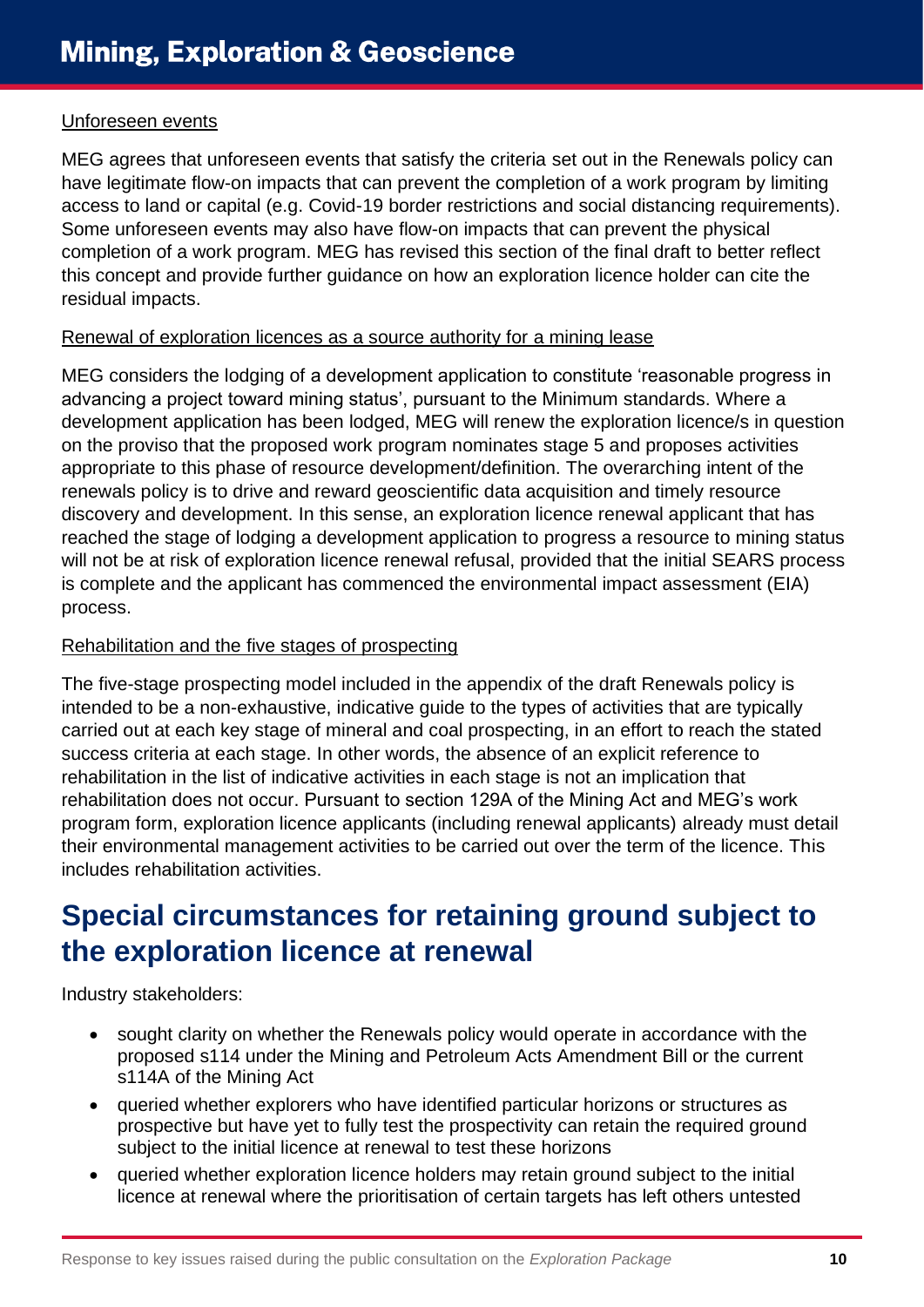- sought clarity on the relationship between extenuating factors and special circumstances, particularly around retention of ground that has not been explored owing to a valid extenuating factor
- suggested that the document include an example of each extenuating factor preventing access to land for the purposes of ground retention under special circumstances
- suggested greater integration of project status considerations into the special circumstances criteria
- suggested the document recognise that an exploration licence holder may require a spatial extent be retained for:
	- o use as a source tenement for a future assessment lease or mining lease application
	- o rehabilitation.

MEG did not receive any specific comments about special circumstances from non-industry stakeholders or individual explorers.

### <span id="page-11-0"></span>**MEG response**

#### Proposed amendment to ground retention clauses in the Mining Act

The Renewals policy has been amended to give effect to the proposed amendment to section 114 of the Mining Act included in the Mining and Petroleum Legislation Amendment Bill 2022. **Therefore, the revised Renewals policy and supporting FAQs will not be published until after the passage of the Bill. Furthermore, a transitional period will also be provided following publication of the policy to allow industry to prepare for implementation of the new framework.**

#### Ground required for further testing horizons and structures

Exploration licence holders that are undertaking or have undertaken more tangible or focussed exploration (e.g. geophysical acquisition or drilling) would likely be able to retain their requested spatial extent of the licence at renewal where they have identified horizons or structures that require further testing. The licence would be renewed on the condition that the proposed work program supporting the renewal application meets minimum standards by proposing to test said targets. In contrast, if the licence holder has only tested in one or two places by hand sampling, this may not justify a special circumstances renewal. The relevant decision maker would also consider how the licence holder identified the horizon/structure (i.e. whether it was through on-ground work or merely geology based on the Seamless map). In addition, the decision maker would consider the reasoning around the prospectivity claim to ensure it is not being used to justify an ongoing renewal by stretching out work in an area.

#### Ground required to test lower priority areas subject to the exploration licence

Historically MEG has renewed exploration licences with greater than 50 per cent of the spatial extent of the licence (under the existing provision in the Mining Act) where highly prospective parts of the licence were prioritised over others. Renewal with the extent of ground sought will depend on the type of priority target investigations. It is an underlying principle of the exploration framework to reward active exploration and data acquisition (preferably more tangible/focussed exploration such as geophysical acquisition or drilling). The investigation of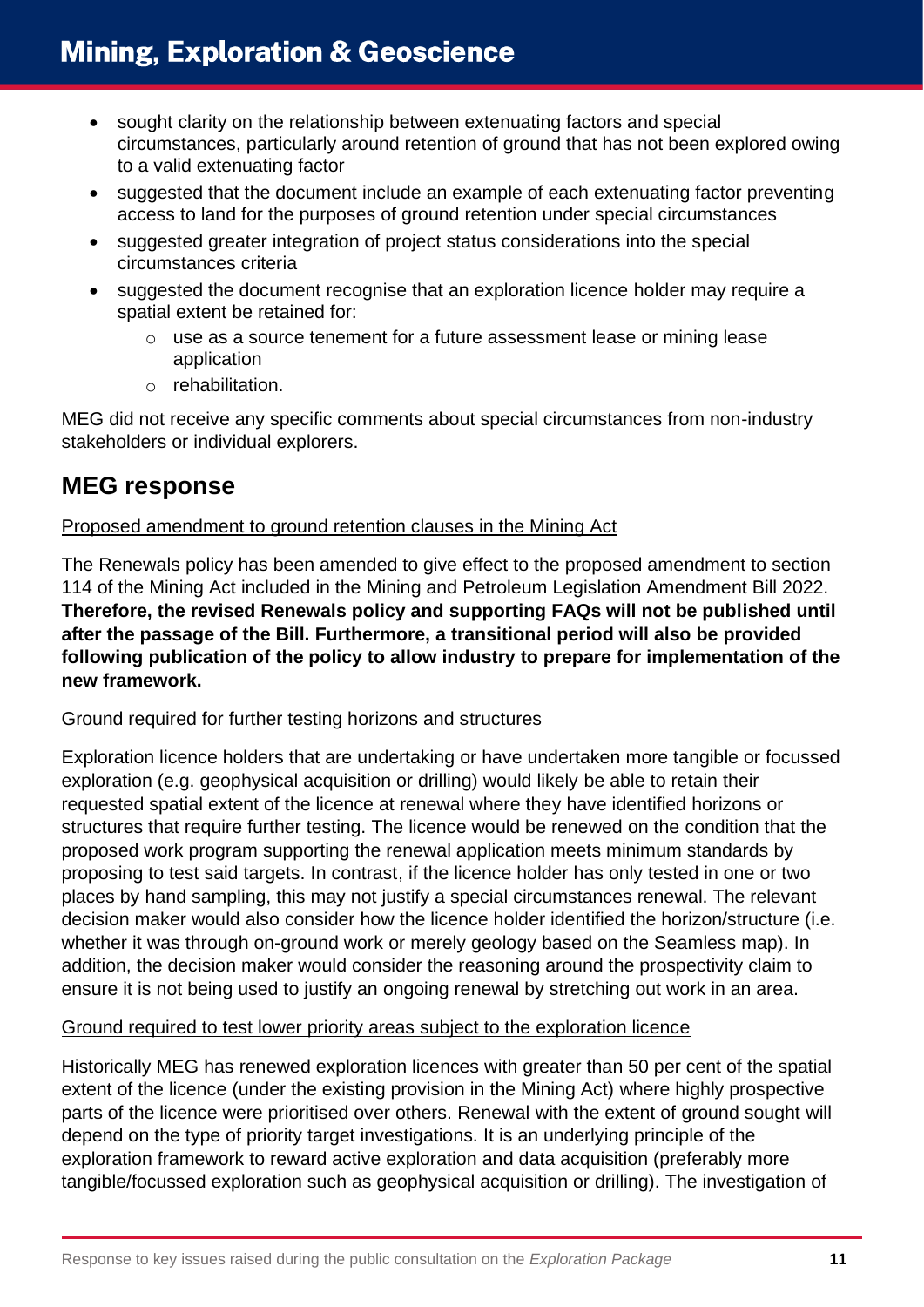priority targets by tangible methods would likely support a renewal with the spatial extent requested by the applicant, provided the proposed work program supporting the renewal application meets minimum standards by setting out to work the un-explored targets. MEG would also expect to see the sum of the exploration effort and work done to match what had been originally proposed for the whole licence, so a renewed focus on a prospect does not result in a decrease in the total proposed work.

#### Extenuating factors

MEG has made adjustments to the clauses relating the extenuating factors to clarify that it is possible for an exploration licence to be renewed with the spatial extent requested by the applicant where a valid extenuating factor prevented the licence holder from exploring a portion of the ground subject to the licence. MEG will entertain the retention of ground (including 100 per cent in some cases) where the licence holder can identify the area that they have not been able to access due to a valid extenuating factor, or where they can demonstrate prospectivity over nominated ground for retention through their geoscientific data acquisition. This is now reflected in the final version of the document. In addition, MEG has included examples of how each extenuating factor would relate to special circumstances in the final draft.

With respect to project status, an exploration licence holder may have other ranked targets or prospects remaining to be tested on ground subject to the licence in question, or elsewhere within a project grouping. In this situation, MEG will grant a renewal with the requested spatial extent where it is geoscientifically justified. The project status consideration with respect to special circumstances is not a means for holding ground without ever testing its prospectivity. As such, MEG expects an exploration licence holder with a project grouping to prioritise the best targets and progressively relinquish ground containing the lowest priority targets.

Exploration licence renewal applicants requesting a particular spatial extent for use as a source authority for a higher form of tenure such as an assessment lease or mining lease will retain the required ground where they have either lodged an assessment lease application or a development application. MEG does not consider it appropriate to renew an exploration licence or allow for the retention of ground under an exploration licence for the purposes of rehabilitation. If there are outstanding rehabilitation obligations on relinquished ground, the Resources Regulator has sufficient powers under section 240 of the Mining Act to request the licence holder (or former licence holder) carry out the required rehabilitation.

# <span id="page-12-0"></span>**Assessment leases policy - feedback and responses**

<span id="page-12-1"></span>Industry stakeholder made substantial comments about the assessment leases policy. Most of the comments related to the eligibility criteria for an assessment lease, the renewal criteria, the purpose of the assessment lease and its relationship with MEG's Minimum standards and Renewals policy. MEG did not receive any feedback from non-industry stakeholders or individual explorers.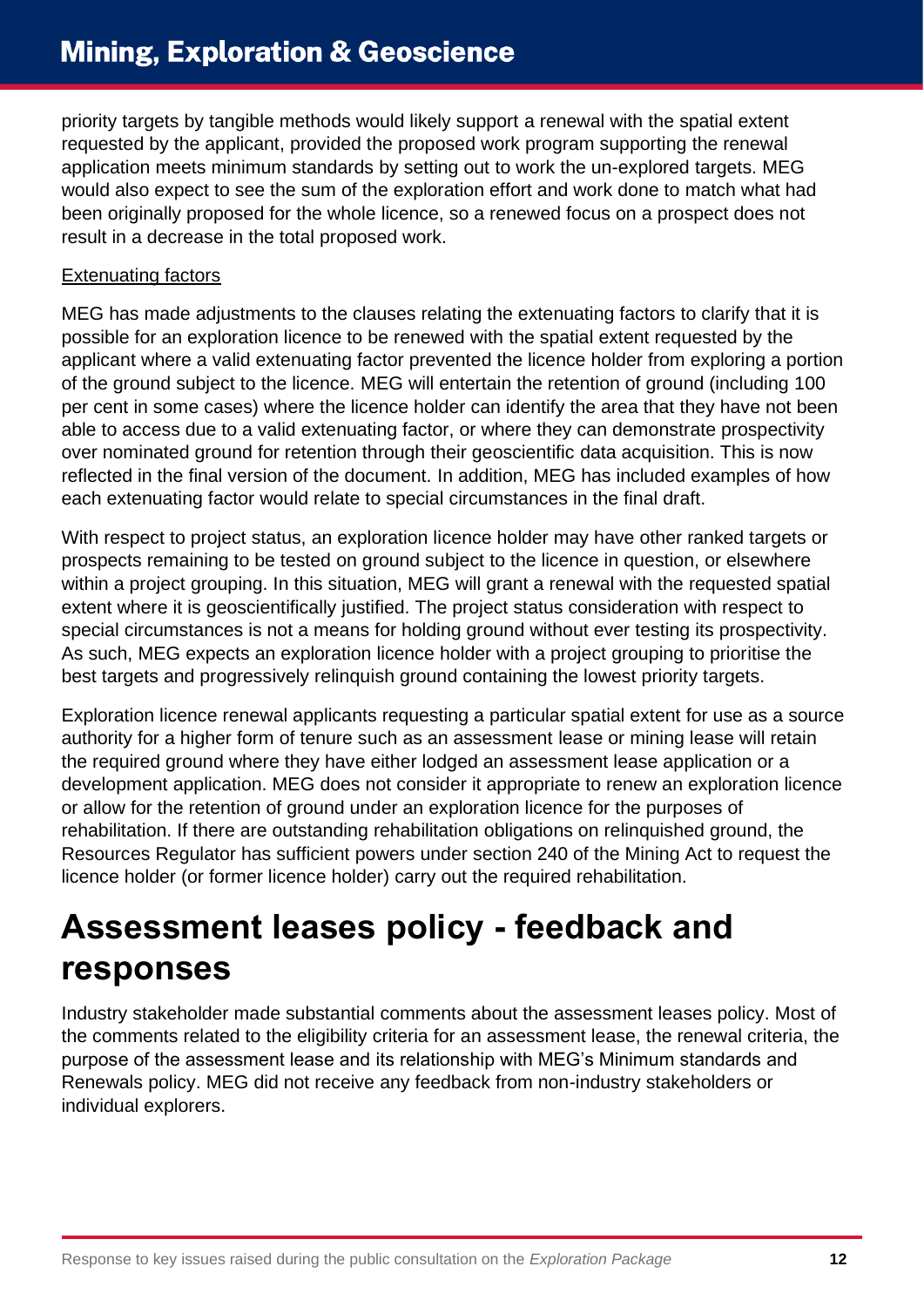## **Assessment lease eligibility criteria**

Industry stakeholders:

- suggested that the resource categorisation criterion was too onerous as a Joint Ore Reserves Committee (JORC) or JORC-equivalent Indicated Resource or Measured Resource/Ore Reserve and that the categorisation could be softened to a JORC or JORC-equivalent Mineral Resource of which at least 50 per cent is categorised as Indicated
- suggested that owing to the above issue, the criterion to have completed a pre-feasibility study be adjusted to a scoping study, pursuant to level of resource categorisation
- suggested that the spatial extent of an assessment lease may not always be equivalent to the spatial of extent required for a future mining lease
- queried whether the policy provides for the grant of assessment leases over land adjacent to a resource (e.g. for tailings dam studies) subject to reasonable justification
- recommended additional criteria be included, such as that the applicant has not conducted an environmental impact assessment.

### <span id="page-13-0"></span>**MEG response**

MEG considers the resource categorisation eligibility threshold of at least 50 per cent JORC Indicated (or equivalent) as acceptable for an assessment lease and MEG has made this change to the final version of the document. This would be subject to the applicant meeting Minimum standards by submitting a work program that nominates stage 5 and includes a rationale, objectives and activities with the aim of progressing the resource to mining status. This accords with the notion of 'authentic and tangible progress'. As such, the requirement to have a pre-feasibility study completed has been adjusted to a scoping study to accord with the new resource categorisation criterion.

MEG acknowledges that in some cases, it may make sense for an assessment lease applicant to seek a spatial extent that would be larger than that which would be required for a future mining lease. MEG has adjusted this criterion and will require the assessment lease applicant to define the spatial extent sought as 'approximate' to what they would need if applying for a mining lease. Further, assessment leases may be granted over whatever land is requested, where justified as part of mine planning and noting that the definition of prospecting will be broadened to accommodate peripheral studies such as tailings dam studies. In any event, a proposed tailings dam would likely be in the spatial extent of a future mining lease.

### <span id="page-13-1"></span>**Assessment lease renewal**

Industry stakeholders:

- sought clarity on MEG's expectations around timeframes for when a resource would be 'reasonably likely' to become commercially viable to progress to mining status
- suggested that the extenuating factors in the Renewals policy also form part of the Assessment leases policy
- sought clarity on whether the commercial factors that necessitated the assessment lease application in the first instance needed to be the same for the lease to be renewed (noting that factors that influence progression to mining status vary of time)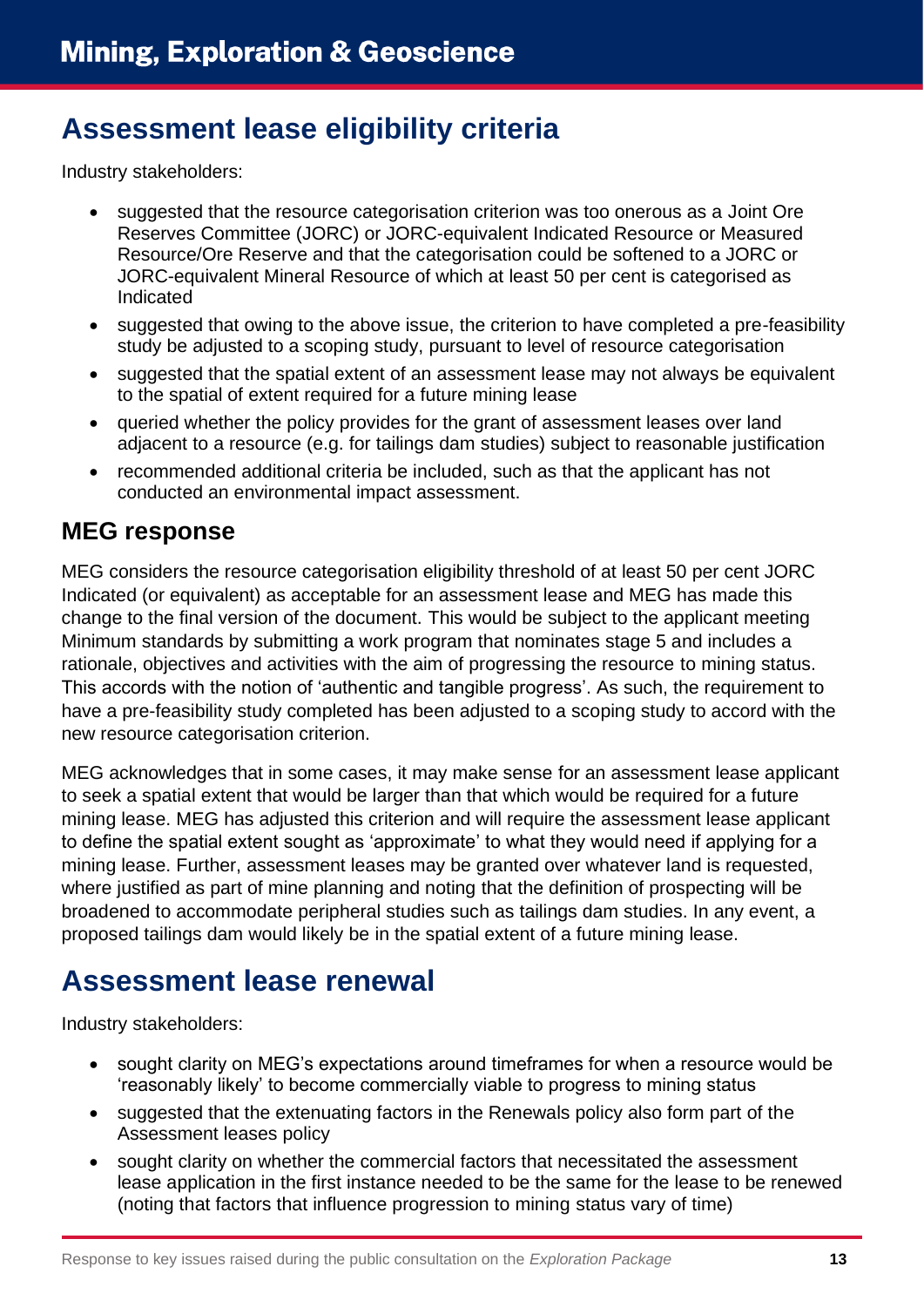• sought clarity on whether assessment leases could be renewed for use as a source authority for a mining lease application.

### <span id="page-14-0"></span>**MEG response**

To increase certainty and objectivity, MEG has adjusted the assessment lease renewal criteria to state that it must remain reasonable prospects for future economic extraction of the resource.

MEG has also amended the final version of the document to clarify that the factors that necessitated the assessment lease application in the first instance need not be the same factors when applying for assessment lease renewal. In addition, MEG has integrated some of the extenuating factors from the Renewals policy into the final version of the document, signalling that such factors may validate the non-completion of a stage 5 assessment lease work program insofar as the factors prevented access to land for the purposes of progressing the resource categorisation to 100 per cent JORC Indicated and ascertaining the likelihood of progressing the resource to mining status. In addition, the final version clarified that MEG may renew an assessment lease that the applicant wishes to use as a source authority for a mining lease application.

## <span id="page-14-1"></span>**Assessment lease purpose and relationship with Minimum standards and the Renewals policy**

Industry stakeholders:

- suggested the policy should recognise that that the timing of progression to "mining status" should be at the discretion of the authority holder
- highlighted the difficulties in applying the Minimum standards to an assessment lease work program if the resource categorisation threshold remain at Measured JORC or JORC-equivalent resource (i.e. most or all of stage 5 would be complete)
- suggested that JORC-related terminology be removed if not referring specifically to JORC nouns
- suggested that the sentence outlining the overarching purpose of the assessment lease be amendment pursuant to the suggested changes to the resource categorisation eligibility criterion.

### <span id="page-14-2"></span>**MEG response**

Assessment leases are not a means for parking a resource indefinitely. Where commercial viability is not a mitigating factor, a well-defined resource should progress to mining status in a timely manner. In addition to consulting Minimum standards, the relevant decision-maker may consider whether granting or renewing an assessment lease is consistent with the objects of the Mining Act. MEG has agreed to lower the relevant assessment lease eligibility criterion threshold to a JORC or JORC-equivalent Mineral Resource, with 50 per cent or greater categorised as Indicated. This will enable an assessment lease applicant to nominate stage 5 in their proposed work program and list commensurate activities to be undertaken over the term of the assessment lease. MEG has updated the relevant sections relating to the overarching purpose of the assessment lease policy in the final version of the document. This now accords with the new resource categorisation eligibility criterion, in that the assessment